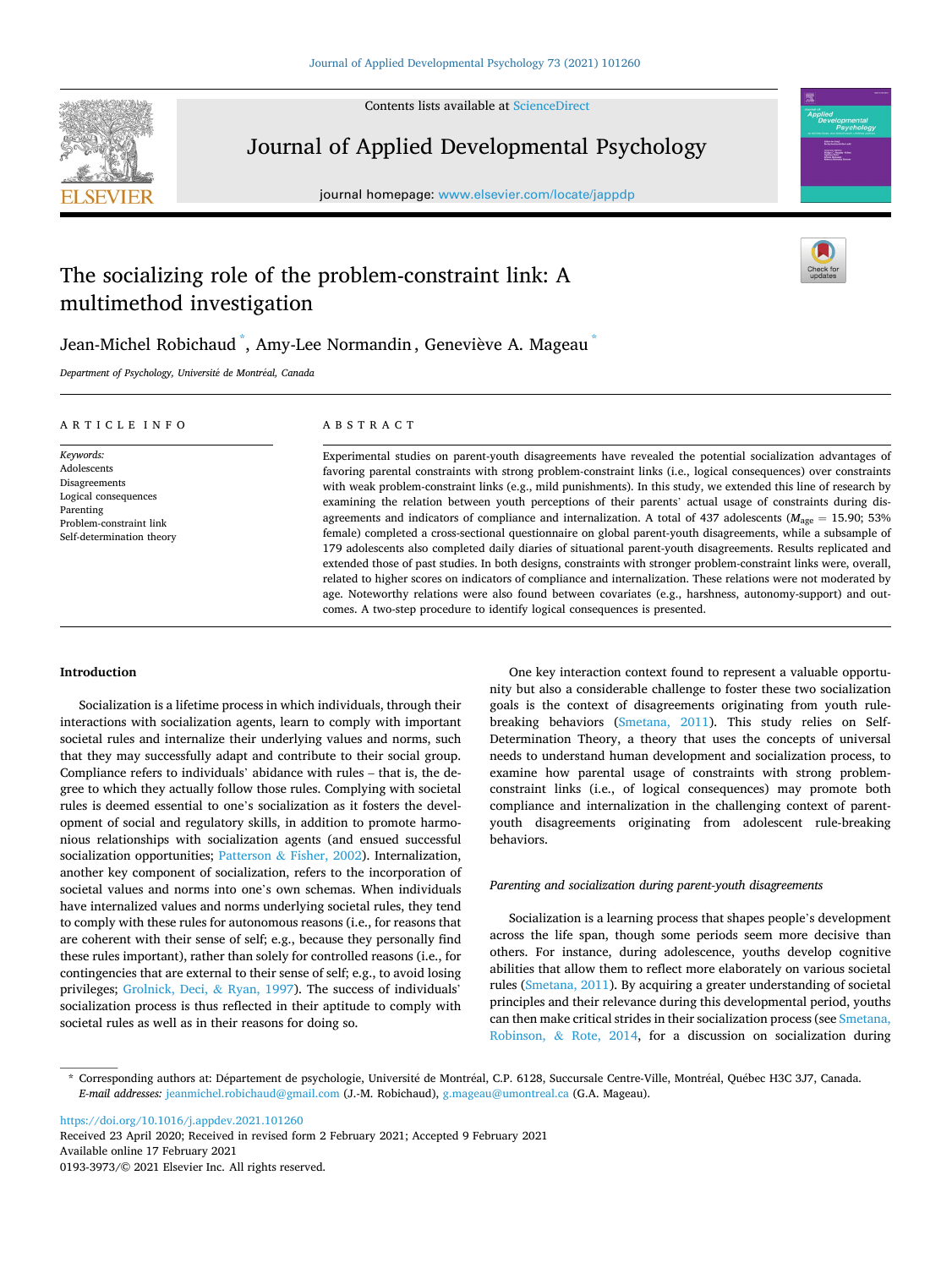adolescence). Yet, because full emotional and cognitive maturity has yet to be reached at this stage, youths remain vulnerable to faulty judgments and decision-making, such that they still highly depend on others' guidance to ensure the success of their development and socialization (e. g., [Lin, 2016](#page-11-0)).

Through their interactions with their adolescents, parents play a determining guiding role in youth socialization ([Smetana, 2011](#page-11-0)). Indeed, while the transition from childhood to early adolescence is generally marked by youth emerging independence from their parents and increasing amount of time spent with other socialization figures (e. g., friends), it nonetheless also tends to be accompanied by an overall increase in parent-youth discussions about socialization-related issues ([Larson, Richards, Moneta, Holmbeck,](#page-11-0) & Duckett, 1996). In particular, disagreements over rules and their underlying issues become increasingly frequent during adolescence, thereby offering parents as many valuable opportunities to further youth socialization [\(Smetana, 2011](#page-11-0)). Disagreements between parents and youths may be defined as overt differences of opinions that vary in intensity, ranging from expression of differences of opinion to heated conflicts surrounding youth behaviors ([Weymouth, Buehler, Zhou,](#page-11-0) & Henson, 2016). Studies examining the frequency of parent-child disagreements suggest that their rates typically peak during the transition from childhood to adolescence and then gradually decline throughout mid and late adolescence [\(Aquilino, 1997](#page-11-0); [Smetana, 2011](#page-11-0)).

During adolescence, disagreements often relate to issues that comprise both personal facets (i.e., facets beyond legitimate social regulation that are neither right nor wrong and that do not impact youth health and security) and non-personal ones (e.g., prudential, moral, and conventional facets; [Smetana, 2011](#page-11-0); Smetana & [Asquith, 1994](#page-11-0)). According to scholars, such disagreements represent key socialization opportunities because they offer youths the possibility to use their developing cognitive abilities to discuss, reflect upon and negotiate divergent perspectives on societal rules or their underlying issues, thereby enabling youths (and parents) to adjust their own perspective and make necessary accommodations within their relationship for internalization to occur ([Soenens, Vansteenkiste,](#page-11-0) & Van Petegem, 2015). Yet, there are also times when discussed rules may no longer be adjusted and where youths, despite parent verbal interventions, do not intend to comply and may break rules (e.g., [Robichaud, Mageau,](#page-11-0) & Soenens, [2020\)](#page-11-0).

In rule-breaking situations, research suggests that the socialization value of parent-youth disagreements should not only depend on parent verbal interventions, but also on parent aptitude to successfully enforce broken-rules as rule enforcement sends a strong message to youths about the importance of following the broken-rule ([Baumrind, 2012](#page-11-0)). From a developmental perspective, rule enforcement (like compliance) remains necessary in adolescence as youths demonstrate a vulnerability to precarious decision-making ([Lin, 2016\)](#page-11-0). In line with these propositions, research shows that rule enforcement in response to disagreements originating from non-compliant youth behaviors predicts greater youth adjustment than an absence of parental intervention, and that these effects are stronger when parent-youth disagreements pertain to matters that are not solely personal ([Smetana, 2011](#page-11-0)). It thus seems that in rulebreaking situations involving non-personal issues and for which initial verbal interventions have proven insufficient to induce compliance, rule-enforcement through some form of parental constraints could protect youths from situations that present significant risks to their optimal development and socialization.

## *Constraints*

Constraints are behavioral limits imposed by authority figures on subordinates. In parent-youth interactions, examples of constraints include the removal of privileges (e.g., using one's cellphone) or the requirement to do chores (e.g., dishes). While parental constraints may promote compliance to a greater degree than the sole usage of verbal interventions (e.g., [Robichaud, Mageau,](#page-11-0) & Soenens, 2020), constraints'

impact on internalization has been a subject of debate among scholars. On the one hand, scholars have proposed parent usage of constraints as a key component of an optimal parenting style – that is, one that would foster youth socialization [\(Baumrind, 2012](#page-11-0)). On the other hand, studies have found negative and inconsistent relations between constraints and indicators of internalization and adjustment (e.g., [Gershoff et al., 2010](#page-11-0)). Notably, adding constraints to verbal interventions has sometimes been shown to respectively heighten and lower youth controlled and autonomous reasons to comply ([Robichaud, Mageau,](#page-11-0) & Soenens, 2020). Hence, while constraints might play a key role in eliciting compliance, their usage may also jeopardize internalization. To better understand how parents can successfully use constraints during parent-youth disagreements, we turn to Self-Determination Theory (SDT), a theoretical framework that established the necessary conditions for optimal internalization to occur.

## *Self-determination theory applied to parent-youth disagreements*

According to SDT, youth successful internalization of important societal principles largely depends on the extent to which youth social environment supports, rather than thwarts, their innate psychological need for autonomy (i.e., their need to feel a sense of volition and selfendorsement over their behaviors). Autonomy support (AS) refers to behaviors that are (1) supportive of youth active participation in decision-making and problem-solving, (2) informational (e.g., providing rationales for one's own perspective), and (3) empathic (e.g. acknowledging youth perspective; [Mageau et al., 2015\)](#page-11-0). According to SDT, parents who support their youth need for autonomy provide youths with the necessary information and psychological space for internalization to occur, which in turn facilitates youth autonomous (i.e., internalized) endorsement of key socially encouraged behaviors ([Joussemet, Landry,](#page-11-0)  & [Koestner, 2008\)](#page-11-0). In contrast, parents who thwart their youth need for autonomy pressure youths to behave, feel, and think in specific ways, thereby increasing the salience of external contingencies and preventing the necessary accommodations for thorough internalization to occur. As such, pressured youths tend to experience heightened controlled (i.e., non-internalized) reasons to comply with relevant social behaviors (Soenens & [Vansteenkiste, 2010\)](#page-11-0). Thus, based on SDT, it may be expected that constraints with more AS and less AT features have greater socialization value.

# *Problem-constraint link*

One constraint feature argued to play a key role in minimizing their negative impact on youth autonomy and related internalizationhindering risks is the presence of a logical link between the *problem*  created by youth rule-breaking behaviors and the *constraint* selected to address this problem [\(Robichaud, Lessard, Labelle,](#page-11-0) & Mageau, 2020). Parents establish such *problem-constraint link* when their constraint requires youths to address the problem created by their misbehavior (e.g., by repairing something broken), or experience the consequences of having someone address the problem for them (e.g., losing a privilege used problematically). When constraints are applied in such manner, they are called *logical consequences.* 

Logical consequences could minimize constraints' negative impact on youth autonomy for several reasons. First, because constraints with strong problem-constraint links are intrinsically directed towards solving problems created by youth transgressions, they arguably present three key AS ingredients. Specifically, they (1) offer youths the possibility to *participate actively* in solving the problem created by their behavior, and (2) provide *valuable information* on the transgressioninduced problems, and hence on the rule's importance ([Robichaud,](#page-11-0)  [Lessard, et al., 2020\)](#page-11-0). Also, because they rely on problem-solving to elicit compliance (rather than on aversion as typical constraints do; Dadds & [Salmon, 2003](#page-11-0)), they may (3) be applied in a more *empathic* way (the third fundamental ingredient of AS) and in a less *pressuring* way (a key characteristic of AT behaviors). For instance, to solve transgressioninduced problems, parents and youths may actively search together for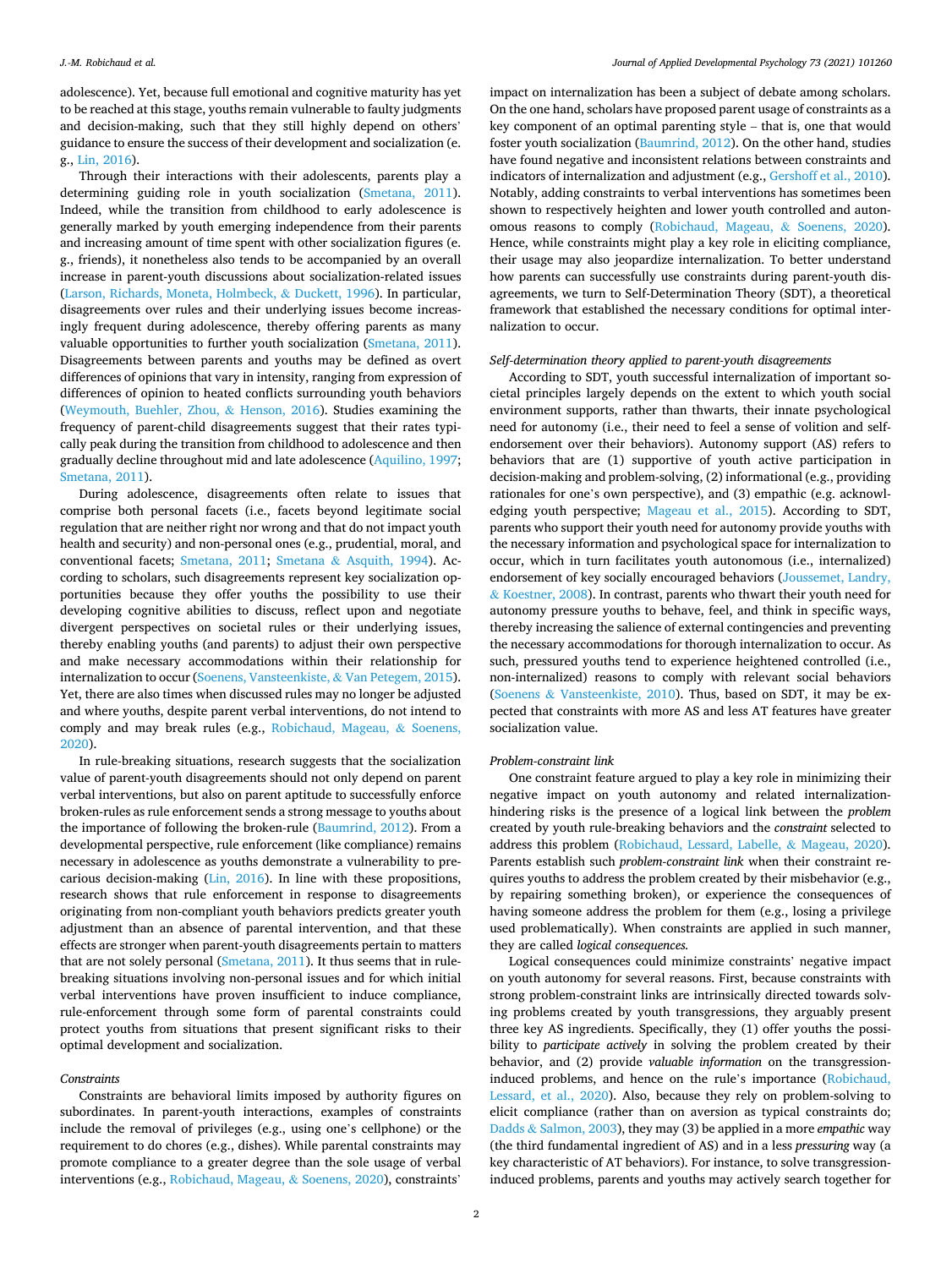solutions that have minimal impacts on youth feelings and activities. These AS features, paired with the fact that logical consequences are logically linked to the transgression-induced problem ([Robichaud,](#page-11-0)  Mageau, & [Soenens, 2020\)](#page-11-0), should lead youths to perceive this parental intervention as more acceptable than other forms of constraints, which in turn should facilitate youth adherence to, and internalization of, the message underlying the parental intervention (Grusec & [Goodnow,](#page-11-0)  [1994\)](#page-11-0).

Logical consequences have been identified as a key component of successful parenting programs [\(Leijten et al., 2019\)](#page-11-0), though empirical research examining the specific socialization value of this strategy is scarce. In a recent series of experimental studies conducted among youths (Robichaud & [Mageau, 2020;](#page-11-0) [Robichaud, Mageau,](#page-11-0) & Soenens, [2020\)](#page-11-0) as well as children and their mothers [\(Mageau et al., 2018](#page-11-0); [Robichaud, Lessard, et al., 2020\)](#page-11-0), researchers have differentiated constraints based on their problem-constraint linkage and compared their socializing value. Specifically, they asked participants to read comic strips depicting mother-youth/child disagreements in which mothers, in response to youth/child persistent rule-breaking behaviors, used one of three interventions: (1) a constraint with a strong problem-constraint link (i.e., a logical consequence), (2) a constraint with a weak problem-constraint link (i.e., a mild punishment), or (3) a no-constraint intervention (e.g., AS verbalizations only). After reading each comic strip, participants rated the depicted parent intervention on indicators of compliance and internalization.

Results of these studies showed that logical consequences were evaluated as (A) at least as effective as mild punishments to elicit future compliance (i.e., more so than no-constraint interventions) and, importantly, as (B) having a similar impact on youth need for autonomy as AS verbalizations only (while mild punishments were rated as thwarting youth need for autonomy to a greater extent than AS verbalizations only). Results also showed that (C) children of all ages perceived logical consequences as the most acceptable strategy, that (D) younger youths (i.e., 15 years or younger) believed that logical consequences (vs. mild punishments) would elicit as much (vs. less) autonomous compliance than AS verbalizations (youths of 16 years and older did not anticipate that mothers' choice of intervention would influence their autonomous compliance), and that (E) youths rated their controlled compliance similarly in response to logical consequences and mild punishments (both were anticipated to elicit more controlled compliance than no-constraint interventions). Finally, results suggested that (F) the socializing role of the problem-constraint linkage was more apparent when disagreements were perceived by youths as involving non-personal issues; all constraints were evaluated rather poorly when issues were categorized by youths as personal matters. These results were observed while controlling for variables intimately tied to youth compliance and internalization, including mother AS vs. AT communication style [\(Mageau et al., 2018](#page-11-0)) and the harshness level of mother interventions ([Pinquart, 2017\)](#page-11-0). Taken together, these results suggest that the problem-constraint link may be a determining internalizationfostering constraint characteristic.

## *Past limitation and present study*

While results from this line of research seem promising, they are also limited in that they only provide information on youth anticipated reactions to constraints with different degrees of problem-constraint linkage. This limitation is important to consider, for the restraining aspect of constraints may be more salient to youths in real-life settings than while reading hypothetical scenarios, such that observed differences between actual constraints with strong and weak problemconstraint links would be mitigated. Alternatively, youths may perceive constraints with no link to the problem created by their behavior as even more unacceptable when actually undergoing them, thereby heightening the previously observed socializing advantages of logical consequences in real-life.

Furthermore, a thorough examination of developmental issues in youth appraisal of constraints with varied problem-constraint links has yet to be conducted. As previously mentioned, the nature of parentyouth relationships evolves throughout adolescence, with youths increasingly claiming independence from their parents and questioning the legitimacy of parental jurisdiction as they grow older [\(Aquilino,](#page-11-0)  [1997;](#page-11-0) Smetana & [Asquith, 1994\)](#page-11-0). As such, one could expect that older youth heightened claim for personal jurisdiction over their behaviors would lead them to perceive all forms of constraints as equally autonomy-thwarting and unacceptable, thereby making the problemconstraint link irrelevant to their internalization process. Oppositely, one could hypothesize that such heightened susceptibility to appraise parental constraints negatively would render older youths more sensitive to the quality of constraints, thereby making the presence of a strong problem-constraint link more relevant to their socialization process than for younger youths. Thus far, however, studies have generally supported the socialization value of the problem-constraint link throughout childhood ([Mageau et al., 2018](#page-11-0); [Robichaud, Lessard, et al., 2020\)](#page-11-0) and adolescence (Robichaud & [Mageau, 2020;](#page-11-0) [Robichaud, Mageau,](#page-11-0) & Soe[nens, 2020](#page-11-0)).

#### *Primary objective*

In order to address the aforementioned limitations, we examined the socialization role of logical consequences, but this time in real-life settings and while considering developmental issues more closely. Our primary objective was to evaluate youth perceptions of the problemconstraint linkage in their parents' actual usage of constraints during disagreements and examine whether such perceptions could predict youth compliance and internalization. To assess compliance, we examined the prevalence of parent-youth disagreements originating from youth behaviors. To assess internalization, we measured youth reasons to comply with parent rules (i.e., autonomous and controlled; [Grolnick](#page-11-0)  [et al., 1997\)](#page-11-0) and their acceptability beliefs regarding parent interventions (Grusec & [Goodnow, 1994\)](#page-11-0).

To enhance the quality of our methodology and ensued validity of our findings, we used a multimethod design. Specifically, we examined the socializing role of logical consequences at two complementary levels of generality (i.e., at global and situational levels). We chose this methodological approach because, in addition to offering an opportunity to replicate and extend past results twice, it has the advantage of providing information on the extent to which socialization outcomes may be similarly predicted by parent global and situational use of logical consequences.

To further specify the role of logical consequences, we also controlled for variables known to affect the socialization value of parent interventions, namely (1) parent AS vs. AT communication style ([Mageau et al., 2015](#page-11-0), 2) parent intervention harshness level [\(Pinquart,](#page-11-0)  [2017\)](#page-11-0), and (3) the type of issue underlying parent-youth disagreements (i.e., personal vs. non-personal; [Smetana, 2011\)](#page-11-0). We also aimed to distinguish the quality of parent constraints (i.e., in terms of their problem-constraint linkage) from their quantity by controlling for the frequency of parent usage of constraints. Finally, we took into consideration the potential role of youth and parent gender in youth apprehension of parent interventions.

We hypothesized that the previously observed socializing advantages of logical consequences would be at least as apparent in real-life settings. Specifically, we expected that while controlling for the aforementioned covariates, the more youths globally and situationally perceived parent constraints as characterized by strong problemconstraint links (i.e., as logical consequences), (1) the fewer (or at worst equal amounts of) parent-youth disagreements originating from their behaviors they would report. We also hypothesized that they would report (2) higher acceptability beliefs regarding their parent intervention and (3) more autonomous reasons to comply. No difference in controlled compliance was expected.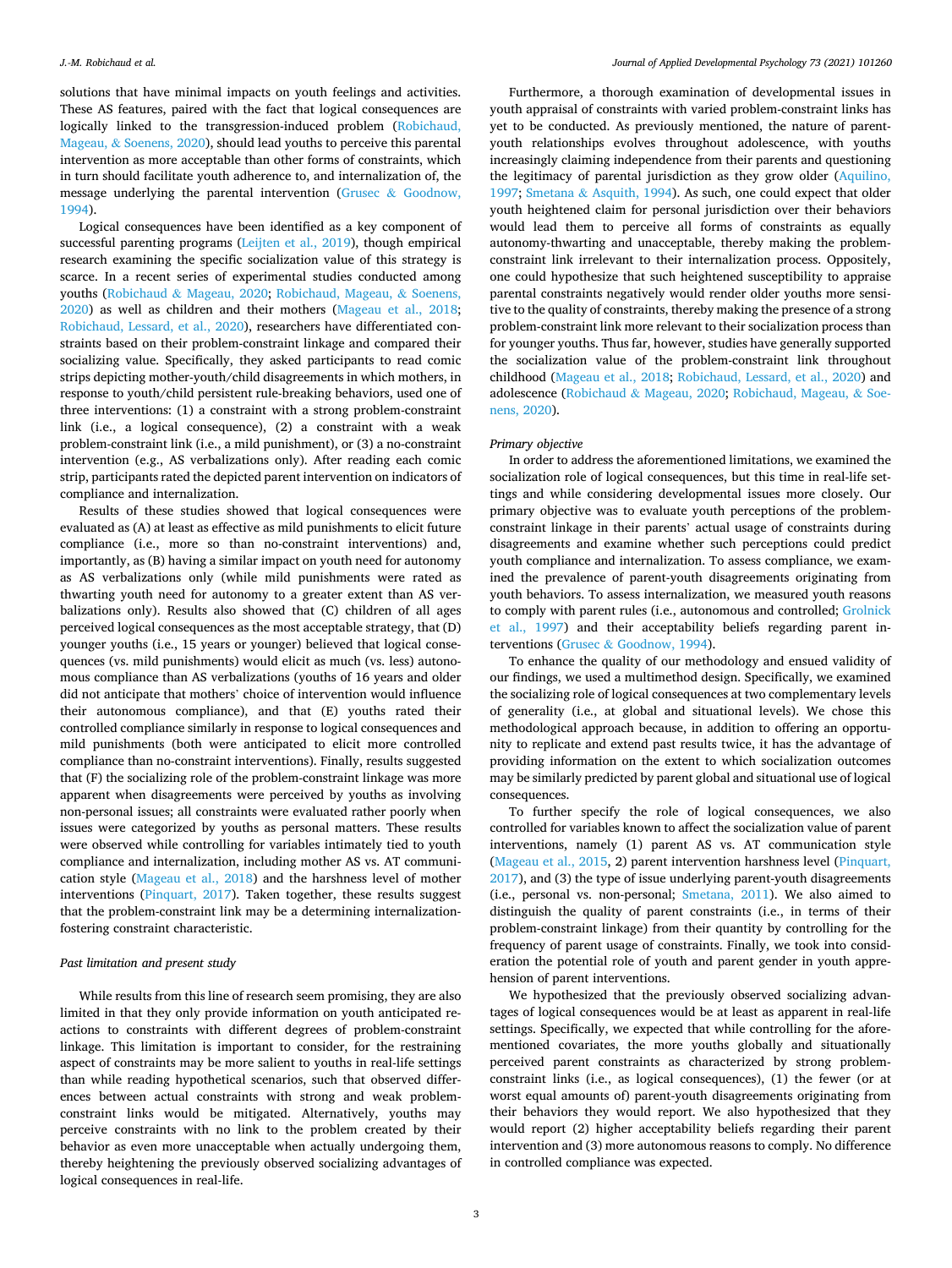## *Secondary objective*

For our secondary objective, we investigated whether the observed relations differed according to youth age. Based on past research, we hypothesized that any observed moderation effect of age would reveal stronger relations between the problem-constraint link and youth socialization outcomes for younger adolescents, compared to older adolescents.

# **Method**

# *Participants*

We targeted high school (80.40%) and college (19.60%) students still living with their parents and recruited a sample of 437 adolescents  $(M = 15.91$  years,  $SD = 1.20$  years; 52.60% girls). All youths completed a cross-sectional questionnaire, while a subsample  $(n = 179)$  also accepted to complete diaries of their daily interactions with their parents.<sup>1</sup> Adolescents were mostly aged between 14 and 17 years (91.30%), with the rest being either 18 (5.03%), 19 (2.29%) or 20 (1.37%) years old. Most of them were born in Canada (70%); the remainder originated from Maghreb countries (8.29%) or one of more than 35 other countries around the globe (less than 2.30% of youths per country). In contrast, a little less than two fifths (37.95%) of their parents were born in Canada, the others being born in Maghreb countries (16.80%), Haiti (6.3%) or one of more than 50 other countries (less than 2.95% per country). Approximately half of parents had a university diploma as their highest certification (54.15%); the rest had another post-secondary certification (22.05%), had their high school diploma only (20.10%), or had not finished high school (3.75%). When prompted, the majority of adolescents targeted their mother as the parent with whom they interact the most (75.80%); the rest targeted their father as their primary caregiver. Detailed sociodemographic information on our participants according to questionnaire completion is available in supplemental material online.

## *Procedure*

Prior to conducting our research, we obtained ethical approval from the ethical committees of our university and of participants' high schools and colleges. We met participants in their classroom to explain the objectives and procedure of our questionnaire-based study. We also gave them an information letter to notify their parents about their participation in the study. We then met all participants a second time in class so that they could complete the cross-sectional questionnaire and indicate whether they also accepted to complete the diary questionnaires.

Both the cross-sectional and diary questionnaires assessed youth perceptions of the disagreements they have with their parents and that originate from their behaviors. In both questionnaires, youths answered questions while thinking about the parent with whom they interact the most often (from now on referred to as the *targeted parent*). Following the lead of past studies (e.g., Montemayor & [Hanson, 1985\)](#page-11-0), we used broad definitions of disagreements and constraints in our questionnaires so that our measurements would also capture their subtler forms. Precisely, we defined disagreements as "youth behaviors with which targeted parents disagree and that create an exchange, a discussion or a conflict", and defined constraints as "actions took by targeted parents so that youths don't repeat the behavior that created the disagreement (e.g., giving a consequence)."

In the cross-sectional questionnaire, we asked youths to report on their disagreements with their parents from a global perspective.

Specifically, youths estimated (1) the global prevalence of disagreements originating from their behaviors they have with their targeted parent, (2) how often these disagreements pertain to personal issues (1 = *Almost never* to *7* = *Almost always)*, (3) how often their targeted parent responds by using constraints (1 = *Almost never* to *7* = *Almost always)*, (4) how often these constraints are characterized by strong problemconstraint links (i.e., are logical consequences; 1 = *Almost never* to *7*  = *Almost always)*, and (5) how harsh their targeted parent's interventions tend to be  $(1 = Not at all to 7 = Extremely)$ . Youths also reported on their global reactions to their targeted parent's interventions in terms of (6) acceptability beliefs  $(1 = Not at all to 7 = Extremely)$  and (7) reasons to comply (i.e., autonomous and controlled; 1 = *Almost never*  to *7* = *Almost always)*. Finally, youths evaluated their targeted parent's global tendency to (8) generally communicate in an AS vs. AT way ( $1 =$ *Almost never* to *7* = *Almost always;* see next section for detailed information on these global measures).

In the daily diaries, we asked youths to fill out a shorter and situational version of the cross-sectional questionnaire on a daily basis and over a 15-day period. More precisely, each evening, youths received an email with a link to a daily questionnaire. In this questionnaire, youths first indicated (1) whether a disagreement originating from their behaviors had occurred between them and their targeted parent during that day or not. When a disagreement occurred, youths specified if (2) the issue underlying that disagreement was personal or not, and if (3) their targeted parent had responded with a constraint or not. If a constraint had been used, youths reported on (4) how strong was that constraint's problem-constraint link (1 = *Not at all* to 7 = *Extremely*), (5) how harsh was their targeted parent's overall intervention (1 = *Not at all*  to 7 = *Extremely*), (6) how acceptable was their targeted parent's overall intervention ( $1 = Not$  at all to  $7 = Extremely$ ), and (7) how autonomous and controlled were the reasons that led them to comply with the requested behavioral change  $(1 = Not at all to 7 = Extremely; see next)$ section for detailed information on these situational measures). Following ethical committees' recommendations, we offered a CAN\$25 compensation to participants who also completed the diary questionnaires.

## *Measures*

## *Prevalence of parent-youth disagreements*

To obtain an indicator of compliance, we assessed the prevalence of parent-youth disagreements originating from youth behaviors. To do so, we used three complementary measurements.

## *Global estimate of disagreements*

First, in the cross-sectional questionnaire, we asked youths to estimate the global prevalence of disagreements they have with their targeted parent and that originate from their behaviors. Specifically, we asked youths to estimate "in general, how often [they] behave in a way that [their targeted parent] disagreed with and that creates exchanges, discussions or conflicts between [them]." Youths answered this question by estimating the number of disagreements per a period of time of their own choosing (e.g., day, week, month).

# *Situational report of disagreements*

Second, in the diary questionnaires, we obtained a situational report of the prevalence of disagreements by asking participants to indicate each evening of the 15-day period whether a disagreement originating from their behaviors had occurred with their targeted parent that day. Specifically, and using a yes or no response scale, we asked adolescents the following question: "Today, did you behave in a way that your [targeted] parent disagreed with and that created an exchange, discussion or conflict between the two of you?". We then divided the number of "yes" responses to this question by the number of completed daily diaries. This created a score ranging from 0 to 1, where 0 implies no reported parent-youth disagreement originating from youth behaviors

<sup>&</sup>lt;sup>1</sup> Another subsample of these participants ( $N = 214$ ) was part of a larger study on parenting and, as such, took part in other studies using different methodological designs and variables (see Robichaud & [Mageau, 2020;](#page-11-0) [Robi](#page-11-0)[chaud, Mageau,](#page-11-0) & Soenens, 2020).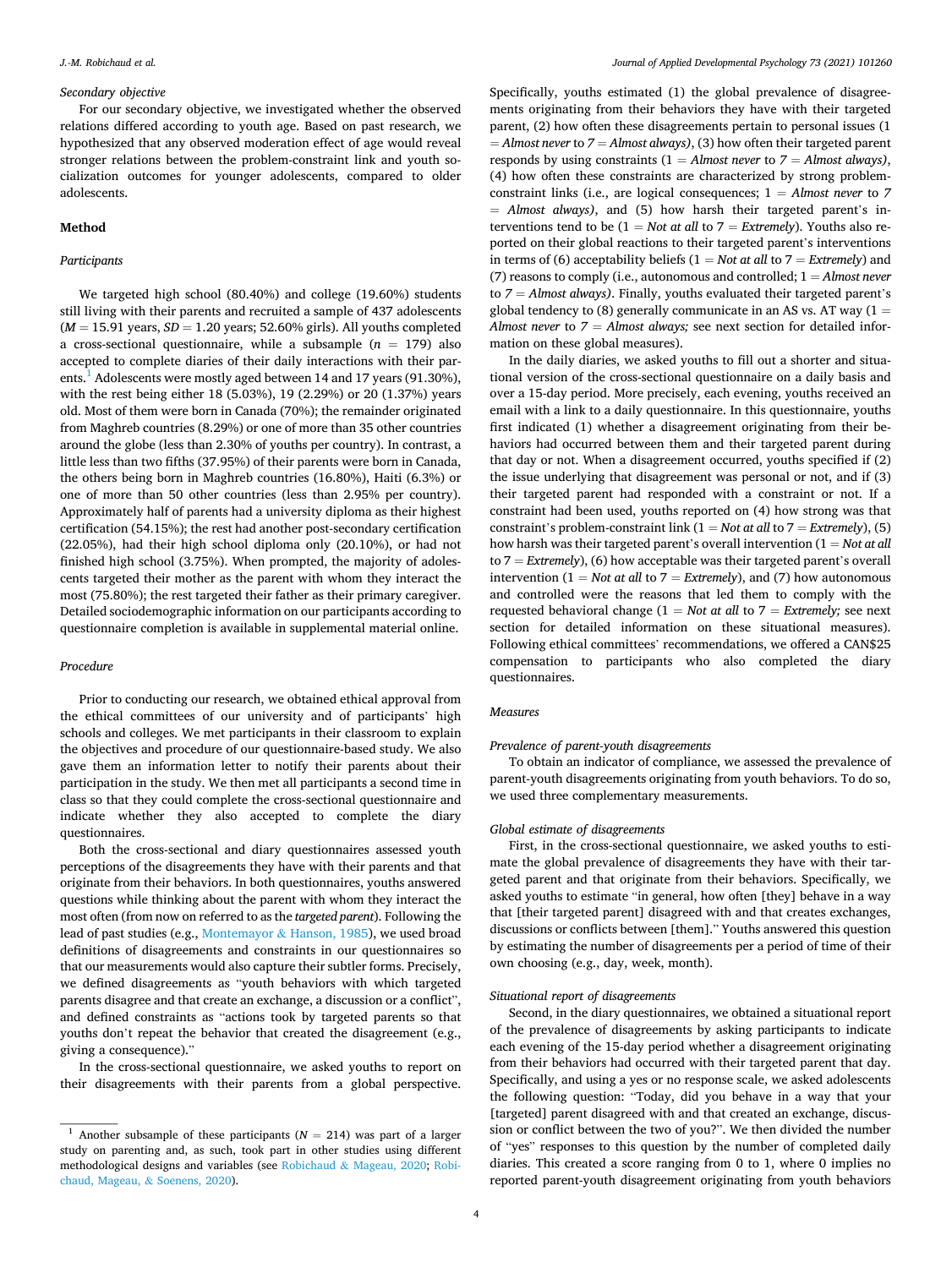during the 15-day period and 1 implies the occurrence of at least one disagreement per day. Scores in between these two extremes represent proportions of days during the 15-day period in which at least one disagreement occurred.

# *Disagreement the day following a constraint*

Finally, we also used the diary questionnaires to examine whether youths reported a disagreement the day following parent situational usage of a constraint. This prospective measure allowed us to assess the short-term effectiveness of constraints with different degrees of problem-constraint linkage to prompt compliance.

# *Type of issue underlying disagreements*

In addition to assessing the prevalence of parent-youth disagreements originating from youth behaviors, we examined youth perceptions of the type of issue underlying these disagreements (i.e., personal vs. non-personal). Specifically, we asked youths to estimate the extent to which the following statement was true using a 7-point scale (1 = *Almost never* to 7 = *Almost always*): "In general, the behaviors I have that create exchanges, discussions or conflicts with my [targeted] parent are not issues of right or wrong – they are up to me". Higher scores on this scale imply that youths perceive that, globally, the issues underlying the disagreements with their parents are more often personal matters (Smetana & [Asquith, 1994](#page-11-0)).

In the diary questionnaires, on days where their targeted parent had responded with a constraint to a disagreement originating from one of their behavior, youths indicated which of the three following statements best described that behavior: (A) always wrong, whether or not my [targeted] parent says so, (B) wrong only if my [targeted] parent says so, or (C) not an issue of right or wrong – it is up to me to do what I want. Categorizing the behavior in (A) or (B) implies that youths perceived the issue underlying the disagreement as non-personal. Categorizing it in (C) indicates that they perceived it as a personal matter [\(Smetana](#page-11-0)  $\&$ [Asquith, 1994](#page-11-0)). To include this variable in our analyses, we dichotomized it so that a score of 1 (vs. 0) would mean that youths perceived the issue as personal (vs. non-personal).

## *Frequency of constraints*

We also evaluated parent tendency to use constraints during disagreements originating from youth behaviors. In the cross-sectional questionnaire, we asked youths to rate, using a 7-point scale  $(1 =$ *Almost never* to 7 = *Almost always),* how often the following statement was true: "In general, when my behaviors create exchanges, discussions or conflicts [between me and my targeted parent], my parent takes action so that I don't reproduce these behaviors (e.g., by giving me a consequence)." Higher scores on this scale imply that youths perceive that, globally, their targeted parent tends to respond with constraints more frequently.

In the diary questionnaires, on days where they reported the occurrence of a parent-youth disagreement originating from their behaviors, youths indicated if the following statement was true or not: "My [targeted] parent took action so that I would not reproduce that behavior (e. g., by giving me a consequence)." Indicating that this statement is true implies that a constraint was used.

#### *Problem-constraint link*

To examine the socializing role of constraints, we assessed their problem-constraint link. In the cross-sectional questionnaire, we asked youths to indicate how globally often constraints used by their targeted parent had a strong problem-constraint link (i.e., were logical consequences). Specifically, and based on past studies examining the problem-constraint link (e.g., [Robichaud, Mageau,](#page-11-0) & Soenens, 2020), youths evaluated how often their targeted parent constraints (1) "were logically related to their (youth) behaviors", (2) "stemmed directly from their (youth) behaviors", and (3) "allowed to address the problems created by their (youth) behaviors", using a 7-point scale  $(1 =$  *Almost*  *never* to 7 = *Almost always*).

In the diary questionnaires, we used the same three items to assess the problem-constraint link but adapted them to a situational setting. More precisely, on days where targeted parents used a constraint, we asked youths to indicate the strength of its problem-constraint link, using a 7-point scale  $(1 = Not at all to 7 = Extremely)$ . Reliability coefficients of this 3-item scale were satisfactory both in the cross-sectional  $(α = 0.77)$  and the diary questionnaires  $(α$  <sub>averaged item scores</sub> = 0.81).

#### *Intervention harshness*

We also assessed the harshness level of targeted parent interventions during parent-youth disagreements originating from youth behaviors. Specifically, based on a study that controlled for parent intervention harshness in a similar setting (i.e., Robichaud & [Mageau, 2020\)](#page-11-0)*,* we asked youths to indicate the extent to which targeted parent interventions during these disagreements were (1) "harsh", (2) "severe", and (3) "unpleasant", using a 7-point scale ( $1 = Not$  at all to  $7 =$ *Extremely*).

In the cross-sectional questionnaire, youths indicated the global harshness level of targeted parent interventions during disagreements. In the diary questionnaire, on days where their targeted parent used a constraint during a disagreement, adolescents rated the harshness level of targeted parent situational intervention. Reliability coefficients of this scale were satisfactory in both the cross-sectional ( $\alpha = 0.81$ ) and diary questionnaires ( $\alpha$  averaged item scores = 0.82).

### *Acceptability beliefs*

To obtain a first indication of the relation between the problemconstraint link and youth internalization process, we asked participants to report on their acceptability beliefs regarding targeted parent interventions during disagreements originating from their behaviors ([Robichaud, Mageau,](#page-11-0) & Soenens, 2020). Specifically, youths indicated the extent to which targeted parent interventions were "acceptable", using a 7-point scale  $(1 = Not at all to 7 = Extremely)$ .

In the cross-sectional questionnaire, youths indicated the extent to which they believed that, globally, targeted parent interventions during disagreements were acceptable. In the diary questionnaire, youths rated their acceptability beliefs regarding targeted parent interventions on days where their targeted parent used a constraint during a disagreement.

## *Reasons to comply*

To obtain further information on the relation between the problemconstraint link and internalization, we asked youths to indicate the reasons that lead them to comply with the rules over which parent-youth disagreements occur. To do so, we used the *Self-Regulation Questionnaire*  adapted to rule-breaking settings [\(Soenens, Vansteenkiste,](#page-11-0) & Niemiec, [2009\)](#page-11-0).

In the cross-sectional questionnaire, youths indicated on a 7-point scale  $(1)$  = *Almost never* to  $7$  = *Almost always*) how globally often, following targeted parent interventions, their reasons to comply with rules over which parent-youth disagreements occur are autonomous and controlled. Autonomous compliance was assessed using the four items of the identified regulation subscale (e.g., "because I understand why these rules are important"), while controlled compliance was assessed using the four items of the external regulation subscale (e.g., "because I would be afraid to lose the privileges my [targeted] parent gives me"). The validity of these subscales is demonstrated by theoretically concordant relations with other indicators of internalization ([Soenens et al., 2009](#page-11-0)). The reliability coefficients of the autonomous ( $\alpha = 0.90$ ) and controlled  $(\alpha = 0.80)$  compliance measures were satisfactory.

In the diary questionnaires, on days when targeted parents used a constraint during a disagreement, youths rated on a 7-point scale  $(1 =$ *Do not agree at all* to 7 = *Very strongly agree)* the extent to which, following their targeted parent intervention, they had complied with the rule that had created the disagreement for autonomous and controlled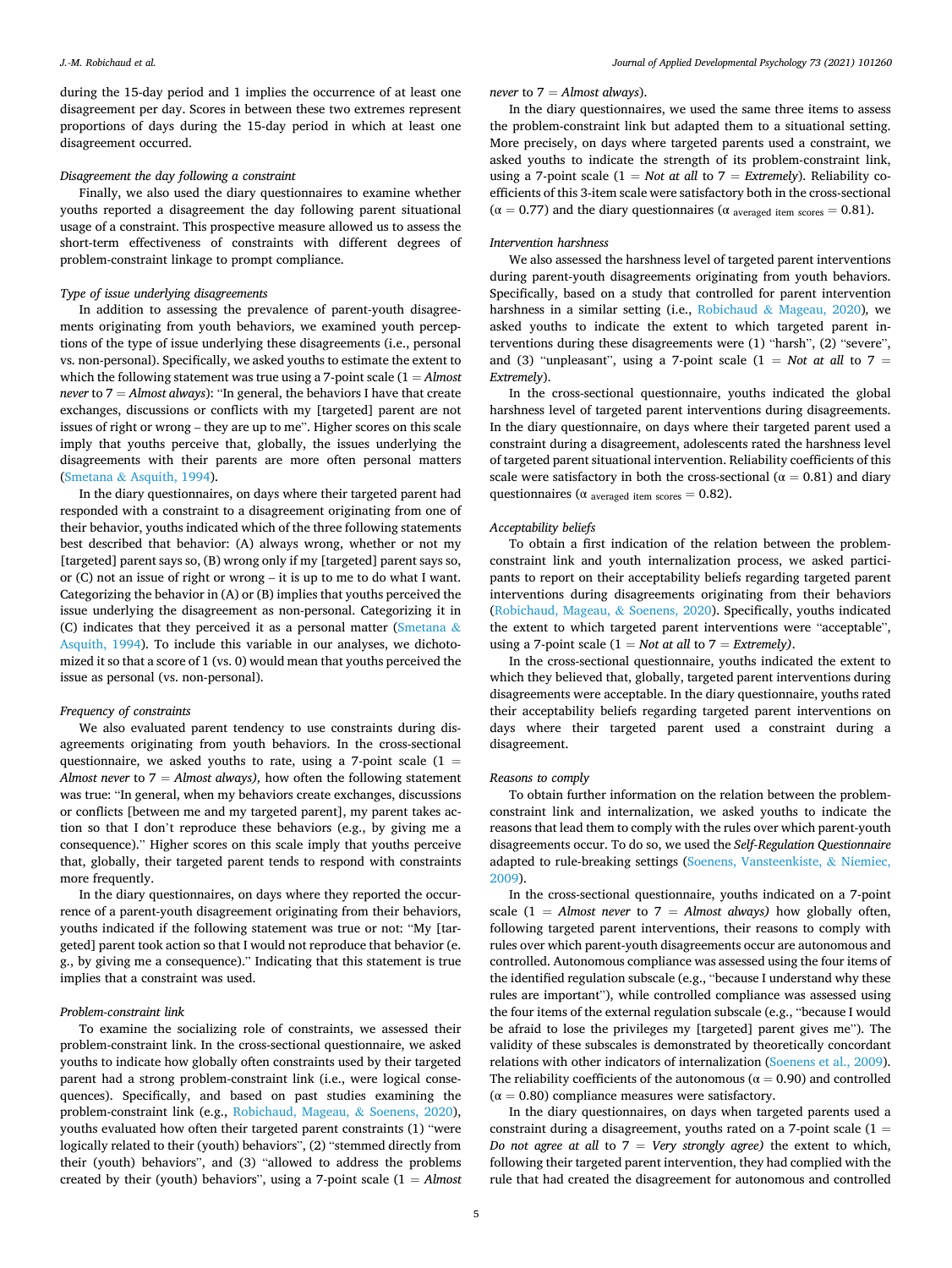reasons. In this questionnaire, autonomous and controlled compliance were assessed with single-item subscales found to be sensitive to differences in the problem-constraint link in another study ([Robichaud,](#page-11-0)  Mageau, & [Soenens, 2020](#page-11-0)). The autonomous compliance item was "I followed the rule of my own free will because I believed it to be important". The controlled compliance item was "I followed the rule because otherwise, I would have been afraid to lose the privileges that my parent is giving me".

#### *AS vs. AT communication style*

To control for targeted parent general AS vs. AT communication style, we asked youths to fill out the *Perceived Parental Autonomy Support Scale* (P-PASS; [Mageau et al., 2015](#page-11-0)) as part of the cross-sectional questionnaire. This validated 24-item questionnaire assesses the extent to which parents globally behave in an AS way, namely by (1) providing rationales for demands and limits, (2) encouraging volition within set limits, and (3) acknowledging youth perspective. It also assessed the extent to which parents avoid using AT behaviors (i.e., threats of punishments, performance pressures and guilt-inducing criticisms). For parsimony purposes, we calculated a single composite score of parent AS vs. AT communication style. Its underlying reliability coefficient was excellent ( $\alpha = 0.94$ ).

# *Plan of analyses*

Given our multimethod assessment of the problem-constraint link and socialization variables, we performed one set of primary analyses per level of generality. We conducted preliminary analyses for both cross-sectional and diary data prior to performing the two sets of primary analyses, so that we could (1) use all cross-sectional data as well as the situational report of parent-youth disagreements from the diary data for our primary analyses at the global level, and (2) use the remaining diary data and some covariates from the cross-sectional data (i.e., parent AS vs. AT communication style, parent global tendency to use constraints, and sociodemographics) for our primary analyses at the situational level.

## *Preliminary analyses*

For our preliminary analyses, we first examined the descriptive statistics of youth global estimates and situational reports of (1) parentyouth disagreements originating from their behaviors and (2) targeted parent usage of constraints. We then analyzed missing data and variable distributions at each level of generality.

At the global level, we estimated all missing values for our crosssectional data and for youth situational reports of parent-youth disagreements. To do so, we used the EM algorithm with the ML estimator and created 20 data sets, which we then aggregated into a single one. Afterwards, we ensured that our continuous variables were normally distributed (i.e., skewness *<* |2|, kurtosis *<* |7|) and that sufficient variation occurred for our dichotomic variables (i.e., frequency ratio inferior to 90:10). Finally, we examined the correlations between the variables.

At the situational level, we used multilevel statistics to handle missing values of all diary data (with the exception of youth situational reports of disagreements, which was not used for this set of analyses). After verifying the distribution and variability of all our variables, we examined their correlations using multilevel analyses (which allowed us to estimate standardized beta coefficients for each individual pair of variables).

# *Primary analyses*

We performed all primary (and secondary) analyses on Mplus 8.0 using the maximum likelihood robust (MLR) estimator (and Montecarlo integration to analyze categorical and continuous outcomes

concomitantly; Muthen & [Muthen, 2017](#page-11-0)). We chose the MLR estimator because it is robust to deviations of normality, thereby allowing us to use more liberal cut-off scores for normality without risking compromising the validity of our results. At the global level, we used structural equation modeling (SEM) to examine the relations between youth global perceptions of the problem-constraint link and their (1) global estimates and situational reports of the prevalence of parent-youth disagreements originating from their behaviors, (2) global acceptability beliefs regarding targeted parent interventions during such disagreements, and (3) typical reasons to comply with the rules underlying such disagreements (i.e., autonomous and controlled). We assessed these relations while controlling for youth global perceptions of (A) the tendency of the issues underlying such disagreements to be personal matters, (B) the harshness level of targeted parent interventions during such disagreements, (C) targeted parent tendency to respond with constraints during such disagreements, and (D) targeted parent AS vs. AT communication style. We also controlled for (E) youth and targeted parent gender. To take into account potential interaction effects, we first tested all interactions between the covariates and the problem-constraint link on socialization outcomes and then pursued our analyses accordingly.

At the situational level, we performed multivariate multilevel analyses to estimate the relation between youth perceptions of the problemconstraint link on days where their targeted parent used a constraint during a disagreement and (1) the occurrence of a disagreement the following day, (2) youth acceptance of targeted parent intervention during the disagreement, and (3) youth reasons to comply with targeted parent rules after the disagreement (i.e., autonomous and controlled). We assessed these relations while examining the same interaction effects and controlling for the same set of covariates as for our analyses at the global level, but this time using situational assessments of (A) the type of issue underlying the disagreement (i.e., personal vs. non-personal) and (B) targeted parent intervention harshness level.

If *sufficient* instances of constraints occurred in the diary data (and ensued within-person level variation of the problem-constraint linkage), we intended to analyze the aforementioned relations at both within- and between-person levels, thereby allowing us to examine (1) whether daily fluctuations of the problem-constraint linkage within an adolescent could predict daily fluctuations of the assessed socialization outcomes within that same adolescent (within-person level of analyses), and (2) whether variations between youth "average" rating of the problemconstraint link over the 15 days could predict variations between youth "average" rating of the assessed socialization outcomes (betweenperson level analyses). If *insufficient* instances of constraints occurred, we intended to analyze the aforementioned relations at the betweenperson level only, but still use multilevel analyses so that score dependencies related to within-personal level variation could be controlled for (Muthen & [Muthen, 2017](#page-11-0)). Multilevel analyses control for score dependencies by treating each youth (and underlying repeatedmeasures scores) as one cluster, rather than treating each repeatedmeasures score as a separate cluster [\(Hox, Moerbeek,](#page-11-0) & Van de [Schoot, 2017](#page-11-0)).

# *Secondary analyses*

For our secondary analyses, we tested whether the observed main and simple effects of our primary analyses varied according to youth age. To do so, we reran the final models of our primary analyses at both levels of generality, this time including age as a moderator.

#### **Results**

# *Preliminary analyses*

#### *Missing data and normality*

Examining our cross-sectional data revealed that 5.72% or less of the data were missing per variable ( $M = 3.18\%$ ,  $SD = 1.08\%$ ). Conducting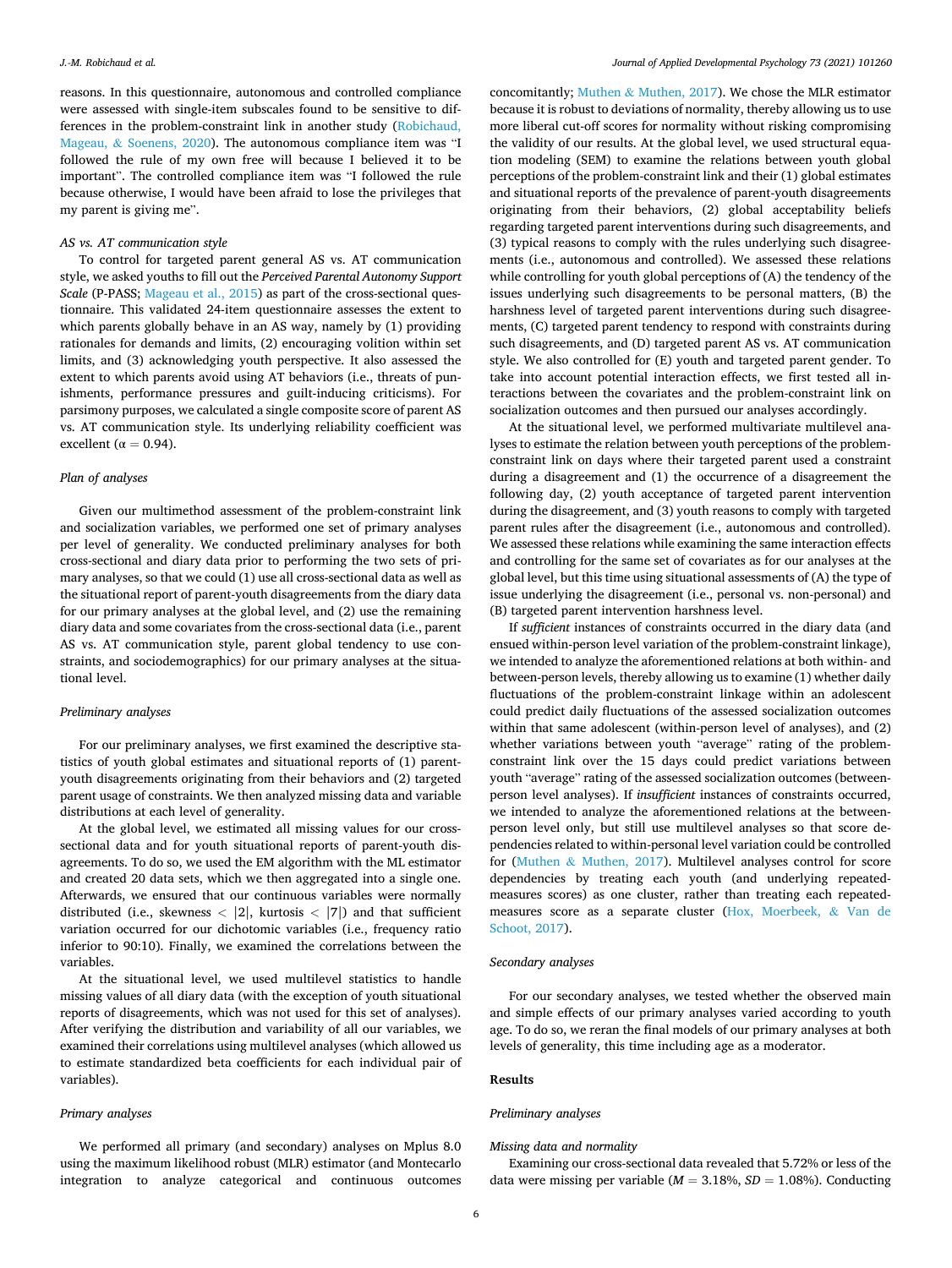the Little's MCAR test for this data (while also including youth situational reports of disagreements, which was missing for the 258 youths who had not completed the diary questionnaires), suggested that data were not missing completely at random,  $\chi^2(424) = 533.77$ ,  $p < .001$ . This confirmed our choice of imputing missing data.

Looking at the normality of our cross-sectional data (after imputation) revealed that all continuous variables were normally distributed (skewness  $\leq$  |0.90|, kurtoses  $\leq$  |1.20|), with the exception of both disagreement variables whose distributions suggested minimal occurrences of disagreements for a large majority of youths and several instances of disagreements for a small minority of youths. Specifically, youth situational reports of disagreements over the 15-day period were slightly non-normal, yet still within the cut-off scores (skewness =1.29;  $kurtosis = 3.95$ , while youth global estimates of disagreements were severely non-normal (skewness  $= 5.11$ ; kurtosis  $= 36.86$ ). To address the non-normality issue of youth global estimates of disagreements, we dummy coded this variable before including it in our primary analyses. Specifically, we split the variable at the median and attributed a score of 0 (vs. 1) to youths who globally estimated the fewer (vs. most) disagreements with their targeted parents. Finally, we observed that all dichotomic variables included in our primary analyses had sufficient participants per category to be analyzed (ratio  $\leq$  75:25).

Regarding our diary data, all continuous variables were normally distributed (kurtosis  $\leq$  |1.00|, skewness  $\leq$  |0.59|). All dichotomic variables also varied sufficiently to be included in the primary analyses (all ratios ≤75:25).

# *Descriptive statistics of youth global estimates and situational reports of disagreements*

Our cross-sectional data provide information on youth global estimates of the prevalence of parent-youth disagreements originating from their behaviors. Descriptive statistics revealed that a near third of youths (31.40%) estimated having one disagreement or less per week with their targeted parents. Another near third (29.70%) estimated having one disagreement or more per day (with 8.60% reporting one disagreement per day, 14.00% reporting two, and 7.10% reporting three or more). The remaining 38.90% reported more than one disagreement per week, but less than once a day. The mean score on this variable (i.e., 1 disagreement every 1.16 days) differed notably from its median score (i.e., 1 disagreement every 2.80 days).

Youth situational reports of parent-youth disagreements originating from their behaviors over the 15-day period suggested a lower prevalence. In total, youths filled out 1201 of the 2685 diaries (179 youths  $\times$ 15 days), for a completion rate of 44.73%. In these 1201 diaries, youths reported 213 instances of disagreements. Descriptive statistics of these reported disagreements revealed that about half of youths (i.e., 54.75%) reported one disagreement or less per week with their targeted parents over the 15-day period, with 36.31% reporting none. Among the 45.25% of youths reporting more than one disagreement on average per week, 6.70% reported the occurrence of a disagreement each day they answered. On average, youths reported having 1 disagreement per 4.73 days (which was estimated at 1 disagreement per 4.42 days with MLR).

# *Descriptive statistics of youth global estimates and situational reports of constraints*

With regards to the prevalence of targeted parent constraints during disagreements, cross-sectional data revealed that, in general, youths estimated that their targeted parents used constraints "half of the time" in these situations ( $M = 3.97$ ,  $SD = 2.02$ ). Youth situational report of constraints over the 15-day period suggested a lower prevalence; among the 213 reported disagreements, youths reported 58 instances of constraints, for a prevalence rate of 27.23%.

Examining more in depth these 58 instances of constraints revealed that they were reported by a total of 42 youths, among which 10

reported more than one instance of constraint. Out of these 10 youths, 4 gave a different score on the problem-constraint link scale. The total number of participants having received a constraint (and the underlying within-person variation of the problem-constraint linkage) being too small to be analyzed, we conducted our multilevel analyses at the between-level only such that each youth (and underlying repeated ratings of the same variables) would be treated as one cluster. [Tables 1 and](#page-7-0)  [2](#page-7-0) presents the means and standard deviations of the variables used for our analyses at both levels of generality.

#### *Relations between variables*

[Tables 1 and 2](#page-7-0) also presents the correlations between the variables of interest. Focusing on the parenting variables, correlations revealed that, at both levels of generality, the tendency of targeted parent constraints to have a strong problem-constraint link (i.e., to be logical consequences) and targeted parent intervention harshness were associated in opposite directions with the same socialization outcomes (with the exception of controlled compliance which was only associated with harshness). They were also related in opposite directions to targeted parent AS vs. AT communication style at both levels of generality, with parents adopting a more AS vs. AT communication style intervening less harshly and using constraints more often under the form of logical consequences. At the global level, the problem-constraint link and intervention harshness were not related to one another, suggesting that the global tendency of targeted parent constraints to be characterized by a strong problem-constraint link does not affect youth perceptions of parent intervention harshness. At the situational level, however, they negatively correlated with one another, suggesting that on days constraints are experienced, constraints with stronger problem-constraint links tend to be perceived as less harsh.

With regards to youth age, significant relations were observed at the global level. Specifically, older youths rated their targeted parent as communicating in a more AS vs. AT style and as using constraints less frequently. They also considered the issues underlying their parentyouth disagreements as personal matters more often. Finally, they reported less controlled compliance. No significant relation with age was observed at the situational level, however.

## *Primary analyses*

### *Global level*

At the global level, SEM showed no significant interaction between the problem-constraint link and the covariates on socialization outcomes, all  $ps > 0.070$ . We thus proceeded with the examination of main effects only.

Results, which are presented in [Table 3](#page-7-0), revealed significant relations between the problem-constraint link and socialization outcomes at the global level. Specifically, while controlling for all aforementioned covariates and their associations with socialization outcomes, the more youths globally perceived targeted parent usage of constraints as being frequently characterized by strong problem-constraint links (i.e., as logical consequences), (A) the lower were their global estimates of parent-youth disagreements,  $β = -0.12$ ,  $p = .031$ , as well as their situational reports of disagreements over the 15-day period,  $β = -0.16, p =$ .002, (B) the more globally acceptable were their beliefs regarding targeted parent interventions,  $\beta = 0.28$ ,  $p < .001$ , and (C) the more global autonomous compliance they reported,  $β = 0.32, p < .001$ . No significant relation was observed with (D) global controlled compliance, *p* = .874.

# *Situational level*

At the situational level, multivariate multilevel analyses revealed one significant interaction between the problem-constraint link and the covariates, all other *ps* ≥ *0*.137. This interaction involved youth gender and situational controlled compliance,  $\beta = -0.49$ ,  $p < .001$ . Consequently, we examined the main effects of the problem-constraint link on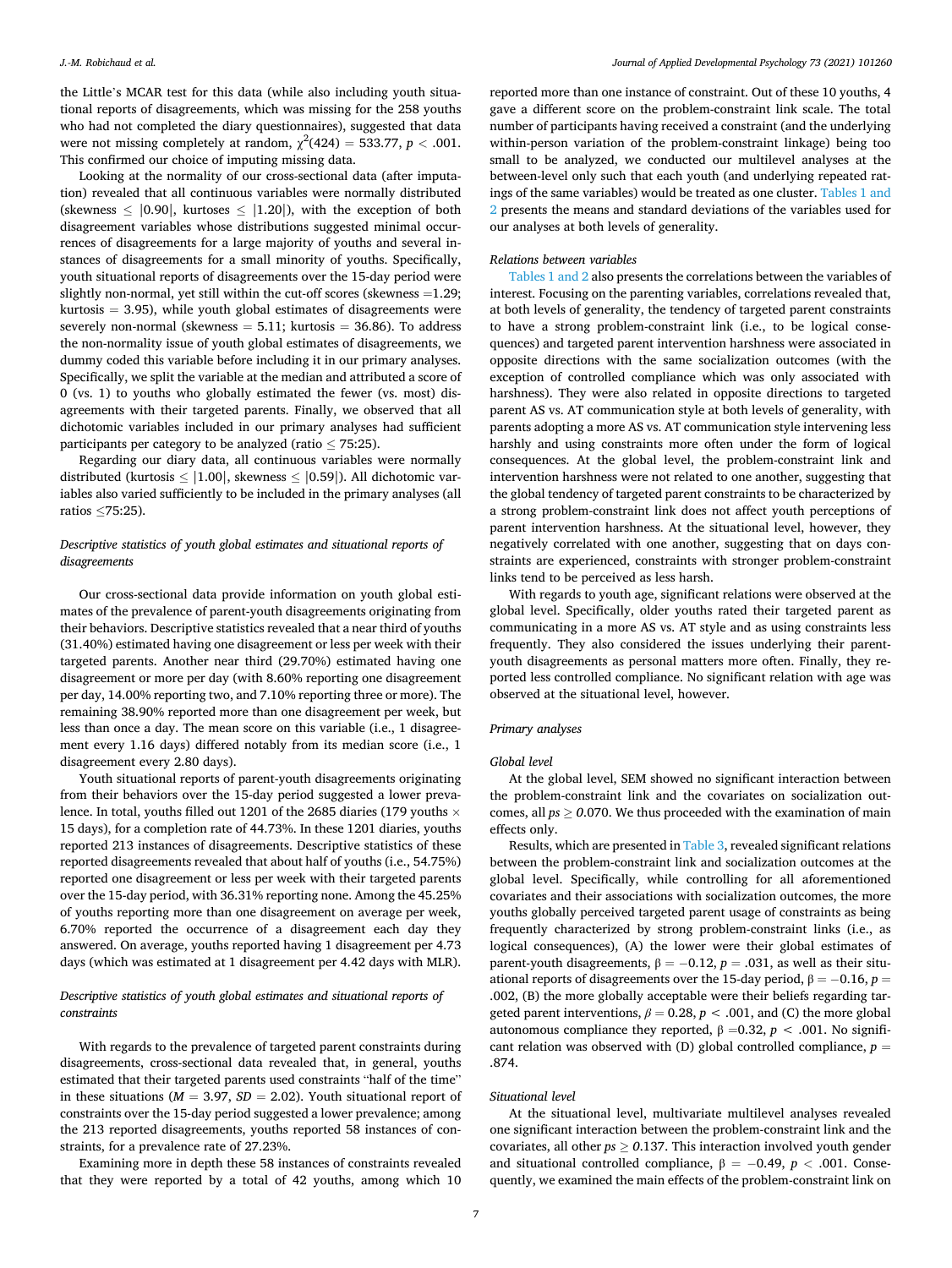#### <span id="page-7-0"></span>**Table 1**

Means, standard deviations and correlations among variables used in the analyses at the global level.

| Variable                                            | Mean  | SD   |          | 2                | 3        | 4                | 5        | 6        | 7                | 8        | 9        | 10       | 11              | 12      |
|-----------------------------------------------------|-------|------|----------|------------------|----------|------------------|----------|----------|------------------|----------|----------|----------|-----------------|---------|
| 1. Problem-constraint link                          | 4.04  | 1.43 |          |                  |          |                  |          |          |                  |          |          |          |                 |         |
| 2. Intervention harshness                           | 4.16  | 1.48 | 0.04     |                  |          |                  |          |          |                  |          |          |          |                 |         |
| 3. AS vs. AT<br>communication style                 | 4.70  | 1.20 | $0.29*$  | $-0.47*$         |          |                  |          |          |                  |          |          |          |                 |         |
| 4. Frequency of personal<br>issues                  | 3.97  | 2.02 | $-0.10*$ | $0.09^{\dagger}$ | $-0.03$  |                  |          |          |                  |          |          |          |                 |         |
| 5. Frequency of constraints                         | 3.97  | 2.02 | $0.14*$  | $0.44*$          | $-0.34*$ | $-0.07$          |          |          |                  |          |          |          |                 |         |
| 5. Global estimates of<br>disagreements             | 0.50  | 0.50 | $-0.12*$ | $0.28*$          | $-0.22*$ | $0.09^{\dagger}$ | $0.12*$  |          |                  |          |          |          |                 |         |
| 7. Situational reports of<br>disagreements          | 0.27  | 0.19 | $-0.18*$ | $0.16*$          | $-0.17*$ | $0.24*$          | $-0.04$  | $0.24*$  |                  |          |          |          |                 |         |
| 8. Acceptability beliefs                            | 4.37  | 1.53 | $0.34*$  | $-0.47*$         | $0.48*$  | $-0.10*$         | $-0.21*$ | $-0.22*$ | $-0.03$          |          |          |          |                 |         |
| 9. Autonomous compliance                            | 4.23  | 1.63 | $0.42*$  | $-0.39*$         | $0.51*$  | $-0.14*$         | $-0.11*$ | $-0.31*$ | $-0.18*$         | $0.56*$  |          |          |                 |         |
| 10. Controlled compliance                           | 3.95  | 1.65 | $-0.04$  | $0.53*$          | $-0.51*$ | 0.05             | $0.47*$  | $0.20*$  | 0.07             | $-0.37*$ | $-0.40*$ |          |                 |         |
| 11. Primary caregiver<br>$0 =$ Father; $1 =$ Mother | 0.76  | 0.43 | $-0.07$  | 0.02             | $-0.01$  | 0.05             | 0.02     | 0.05     | 0.07             | $-0.06$  | $-0.07$  | 0.01     |                 |         |
| 12. Youth age                                       | 15.91 | 1.19 | 0.04     | $-0.07$          | $0.12*$  | $0.20*$          | $-0.17*$ | 0.00     | $-0.01$          | 0.04     | 0.04     | $-0.11*$ | 0.02            |         |
| 13. Youth gender<br>$0 =$ Girls; $1 =$ Boys         | 0.47  | 0.50 | 0.06     | $-0.02$          | 0.01     | $-0.04$          | 0.02     | 0.02     | $0.09^{\dagger}$ | $0.11*$  | 0.07     | 0.00     | $-0.08^\dagger$ | $-0.06$ |

Note. † *p <* .10; \**p < .*05.

## **Table 2**

Means, standard deviations and standardized beta coefficients among all variables used in the analyses at the situational level.

| Variable                                       | Mean  | SD   |          | 2        | 3        | 4        | 5                | 6        | 7        | 8                    | 9       | 10      | 11      |
|------------------------------------------------|-------|------|----------|----------|----------|----------|------------------|----------|----------|----------------------|---------|---------|---------|
| 1. Problem-constraint link                     | 3.68  | 1.47 |          |          |          |          |                  |          |          |                      |         |         |         |
| 2. Intervention harshness                      | 3.64  | 1.66 | $-0.28*$ |          |          |          |                  |          |          |                      |         |         |         |
| 3. AS vs. AT communication style               | 4.66  | 1.32 | $0.32*$  | $-0.28*$ |          |          |                  |          |          |                      |         |         |         |
| 4. Personal (vs. non-personal) issue           | 0.33  | 0.47 | $-0.38*$ | 0.08     | $-0.32*$ |          |                  |          |          |                      |         |         |         |
| $0 = \text{Non-personal}; 1 = \text{Personal}$ |       |      |          |          |          |          |                  |          |          |                      |         |         |         |
| 5. Frequency of constraints                    | 3.94  | 2.04 | $-0.05$  | $0.26*$  | $-0.41*$ | 0.06     |                  |          |          |                      |         |         |         |
| 6. Disagreement the day following a            | 0.23  | 0.42 | $-0.22*$ | $0.12*$  | $-0.14$  | 0.16     | $-0.04$          |          |          |                      |         |         |         |
| constraint                                     |       |      |          |          |          |          |                  |          |          |                      |         |         |         |
| $0 = No$ disagreement; $1 = Disagreement$      |       |      |          |          |          |          |                  |          |          |                      |         |         |         |
| 7. Acceptability beliefs                       | 3.61  | 1.76 | $0.61*$  | $-0.55*$ | $0.58*$  | $-0.30*$ | $-0.12$          | $-0.40*$ |          |                      |         |         |         |
| 8. Autonomous compliance                       | 2.98  | 1.72 | $0.42*$  | $-0.27*$ | $0.34*$  | $-0.26*$ | 0.03             | $-0.35*$ | $0.54*$  |                      |         |         |         |
| 9. Controlled compliance                       | 2.93  | 2.00 | 0.01     | $0.16*$  | $-0.34*$ | 0.06     | $0.26*$          | $-0.41*$ | $-0.12*$ | $-0.23$ <sup>†</sup> |         |         |         |
| 10. Primary caregiver                          | 0.76  | 0.43 | 0.02     | $-0.04$  | $-0.05$  | $-0.17$  | $-0.01$          | 0.07     | 0.09     | $-0.16$              | 0.08    |         |         |
| $0 =$ Father; $1 =$ Mother                     |       |      |          |          |          |          |                  |          |          |                      |         |         |         |
| 11. Youth age                                  | 15.89 | 1.13 | 0.07     | $-0.08$  | 0.10     | 0.01     | $-0.10$          | 0.05     | 0.21     | 0.20                 | $-0.01$ | $-0.02$ |         |
| 12. Youth gender                               | 0.34  | 0.47 | 0.11     | 0.04     | 0.07     | $-0.13$  | $0.14^{\dagger}$ | $-0.02$  | 0.04     | 0.17                 | $-0.08$ | $-0.17$ | $-0.16$ |
| $0 =$ Girls; $1 =$ Boys.                       |       |      |          |          |          |          |                  |          |          |                      |         |         |         |

Note. † *p <* .10; \**p < .*05.

# **Table 3**

Standardized beta coefficients and standard errors for the primary analyses at the global level.

|                                         | Global estimates of<br>disagreements | Situational reports of<br>disagreements | Acceptability<br>beliefs | Autonomous<br>compliance | Controlled<br>compliance |  |
|-----------------------------------------|--------------------------------------|-----------------------------------------|--------------------------|--------------------------|--------------------------|--|
|                                         | $\beta$ (SE)                         |                                         |                          |                          |                          |  |
| Problem-constraint link                 | $-0.12*(-0.06)$                      | $-0.16*(0.05)$                          | $0.28*(0.04)$            | $0.32*(0.04)$            | $-0.01(0.04)$            |  |
| Intervention harshness                  | $0.28*(0.06)$                        | $0.12*(0.05)$                           | $-0.36*(0.05)$           | $-0.28*(0.05)$           | $0.28*(0.05)$            |  |
| AS vs. AT communication<br>style        | $-0.08(0.06)$                        | $-0.08(0.05)$                           | $0.22*(0.05)$            | $0.31*(0.05)$            | $-0.29*(0.05)$           |  |
| Frequency of personal issues            | 0.06(0.05)                           | $0.21*(0.04)$                           | $-0.03(0.04)$            | $-0.06(0.04)$            | 0.03(0.04)               |  |
| Frequency of constraints                | 0.01(0.06)                           | 0.00(0.05)                              | $-0.03(0.05)$            | 0.06(0.05)               | $0.25*(0.05)$            |  |
| Primary caregiver                       | 0.04(0.05)                           | 0.08(0.04)                              | $-0.03(0.04)$            | $-0.04(0.04)$            | 0.00(0.04)               |  |
| $0 =$ Father; $1 =$ Mother              |                                      |                                         |                          |                          |                          |  |
| Youth gender<br>$0 =$ Girls; $1 =$ Boys | 0.03(0.05)                           | $0.12*(0.05)$                           | $0.08*(0.04)$            | 0.04(0.04)               | 0.00(0.04)               |  |

all outcomes, with the exception of controlled compliance, which we assessed for boys and girls separately.

Results revealed a similar pattern of relations between the problemconstraint link and socialization outcomes as the one observed at the global level (see [Table 4](#page-8-0)). Indeed, while controlling for all aforementioned covariates, youths who perceived stronger problem-constraint links on days where their targeted parent used a constraint during a disagreement originating from their behaviors reported on these same days (A) greater acceptability beliefs,  $β = 0.43, p < .001$ , and (B) more situational autonomous compliance,  $β = 0.31, p = .012$ . Youths were also less likely to report (C) a disagreement with their targeted parent the following day,  $β = -0.27, p = .052$ , although this difference was only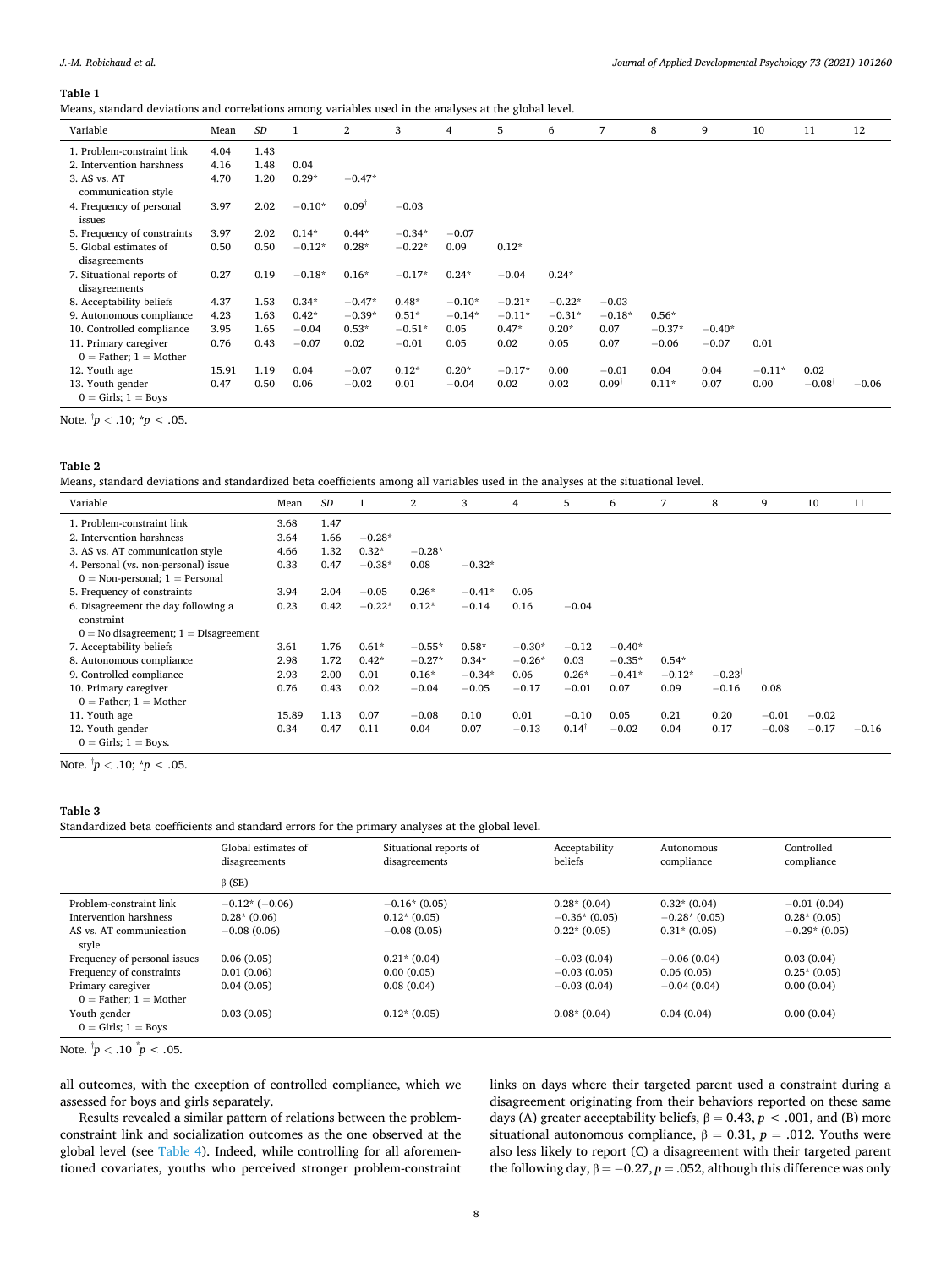#### <span id="page-8-0"></span>**Table 4**

Standardized beta coefficients and standard errors for the primary analyses at the situational level.

|                                                | Disagreement the day following a constraint | Acceptability beliefs | Autonomous compliance | Controlled compliance  |
|------------------------------------------------|---------------------------------------------|-----------------------|-----------------------|------------------------|
|                                                | $\beta$ (SE)                                |                       |                       |                        |
| Problem-constraint link                        | $-0.27$ (0.13)                              | $0.43*(0.08)$         | $0.31*(0.12)$         |                        |
|                                                |                                             |                       |                       | Boys: $-0.36*(0.14)$   |
|                                                |                                             |                       |                       | Girls: $0.38*(0.13)$   |
| Intervention harshness                         | 0.16(0.12)                                  | $-0.41$ $*(0.07)$     | $-0.20*(0.08)$        | $0.19*(0.09)$          |
| AS vs. AT communication style                  | $-0.06(0.08)$                               | $0.19*(0.07)$         | 0.11(0.09)            | $-0.07(0.11)$          |
| Personal (vs. non-personal) issue              |                                             | 0.02(0.07)            | 0.11(0.07)            | 0.11(0.09)             |
| $0 = \text{Non-personal}; 1 = \text{Personal}$ | $-0.10(0.14)$                               |                       |                       |                        |
| Frequency of constraints                       | 0.00(0.07)                                  | 0.02(0.07)            | 0.11(0.09)            | $0.16 \uparrow (0.09)$ |
| Primary caregiver                              | $0.12$ $(0.07)$                             | 0.03(0.05)            | $-0.12(0.09)$         | 0.09(0.08)             |
| $0 =$ Father; $1 =$ Mother                     |                                             |                       |                       |                        |
| Youth gender                                   | $-0.05(0.08)$                               | 0.08(0.08)            | $-0.20*(0.09)$        | $0.17*(0.08)$          |
| $0 =$ Girls; $1 =$ Boys                        |                                             |                       |                       |                        |

Note.  $\frac{1}{p}$  < .10  $\frac{1}{p}$  < .05.

on the margin of significance. As for controlled compliance, stronger problem-constraint links were associated with (D) less situational controlled compliance for boys,  $β = -0.36, p = .006$ , but more of it for girls,  $\beta = 0.38, p = .006$ .

### *Secondary analyses*

At the global level, SEM revealed that youth age did not moderate the relation between the problem-constraint link and the assessed socialization outcomes, all *ps* ≥ *0*.482. Coherently, non-significant moderations were also found at the situational level, all *ps* ≥ *0*.123.

# **Discussion**

This study aimed to further clarify the socializing role of constraints characterized by strong problem-constraint links (i.e., of logical consequences). To do so, we used a multimethod design in which we asked youths to share (at global and situational levels) their perceptions of their targeted parent's usage of constraints during disagreements that originate from their behaviors. We then examined the relations between these perceptions and indicators of compliance and internalization. To attempt to isolate the role of the problem-constraint link, we controlled for the type of issue underlying the disagreements (i.e., personal vs. nonpersonal), characteristics of parent interventions (i.e., harshness, AS vs. AT communication style, tendency to use constraints), as well as youth and targeted parent gender. To explore developmental issues, we examined potential interaction effects between the problem-constraint link and youth age.

## *Problem-constraint link and compliance*

Overall, our findings provided additional empirical support in favor of the socializing role of the problem-constraint link. Regarding compliance, results at the global level showed that youths who perceived targeted parent constraints as being characterized more frequently by strong problem-constraint links also globally estimated, and situationally reported over a 15-day period, fewer disagreements originating from their behaviors. These results suggest that beyond recommending to parents that they use constraints to enforce rules when initial AS verbal interventions have proven insufficient to induce compliance (e.g., [Baumrind, 2012](#page-11-0); [Mageau et al., 2018;](#page-11-0) [Robichaud,](#page-11-0)  [Lessard, et al., 2020](#page-11-0)), parenting experts should also recommend that such constraints directly address the problems created by youth misbehaviors. Indeed, according to our results, parents favoring logical consequences facilitate youth compliance to a greater degree than parents favoring more arbitrary constraints.

Results also suggested that favoring constraints with strong problemconstraint link facilitate compliance throughout adolescence. Indeed, although research shows that youths increasingly claim independence from their parents and question the legitimacy of parental authority over their behaviors as they grow older, youths nonetheless seemed similarly responsive to the quality of parental constraints across age; the relation between the problem-constraint link and youth global compliance was not moderated by youth age.

However, these findings and their underlying implications need to be nuanced by our results at the situational level, which suggest that the relation between the problem-constraint link and compliance may not be as systematic. Indeed, at the situational level, the problem-constraint link of targeted parent usage of constraints did not robustly predict the non-occurrence of a disagreement the next day. In fact, none of our parenting variable was successful to predict whether a disagreement would occur or not the following day. While the observed lack of a clear relation between the problem-constraint link and compliance at the situational level is coherent with results of past experimental studies (e. g., [Robichaud, Mageau,](#page-11-0) & Soenens, 2020), it should nonetheless be interpreted while keeping in mind that our situational measurement of disagreements did not distinguish whether disagreements occurring the day following parental constraints were the same as the ones for which those constraints had been originally used. Thus, though constraints with stronger (vs. weaker) problem-constraint links were not clearly found to prevent more successfully the occurrence of *any* disagreement the following day, they may nonetheless prevent more effectively the reoccurrence of the specific disagreements for which they were originally used.

In a somewhat similar vein, because our situational measurement of disagreements was only assessed in a binary fashion (i.e., whether at least one disagreement occurred each day), it also remains possible that constraints with stronger problem-constraint links predict fewer overall occurrences of disagreements the following day. Future research aiming to clarify the conditions under which the problem-constraint link may (or may not) successfully prevent situational disagreements should thus assess the number of daily disagreements and their content.

# *Problem-constraint link and internalization*

In contrast, results clearly showed that the problem-constraint link was positively associated with indicators of internalization at both global and situational levels. Precisely, we first observed a positive relation between the problem-constraint link and youth acceptability beliefs across youth age, whether assessed from a global perspective or on a daily basis. These results are important, for greater acceptance of parent interventions is considered to be a key precursor of youth disposition to adhere to, and internalize, the messages underlying these interventions (Grusec & [Goodnow, 1994\)](#page-11-0).

Importantly, the problem-constraint link was also positively related to youth autonomous compliance, once again at both levels of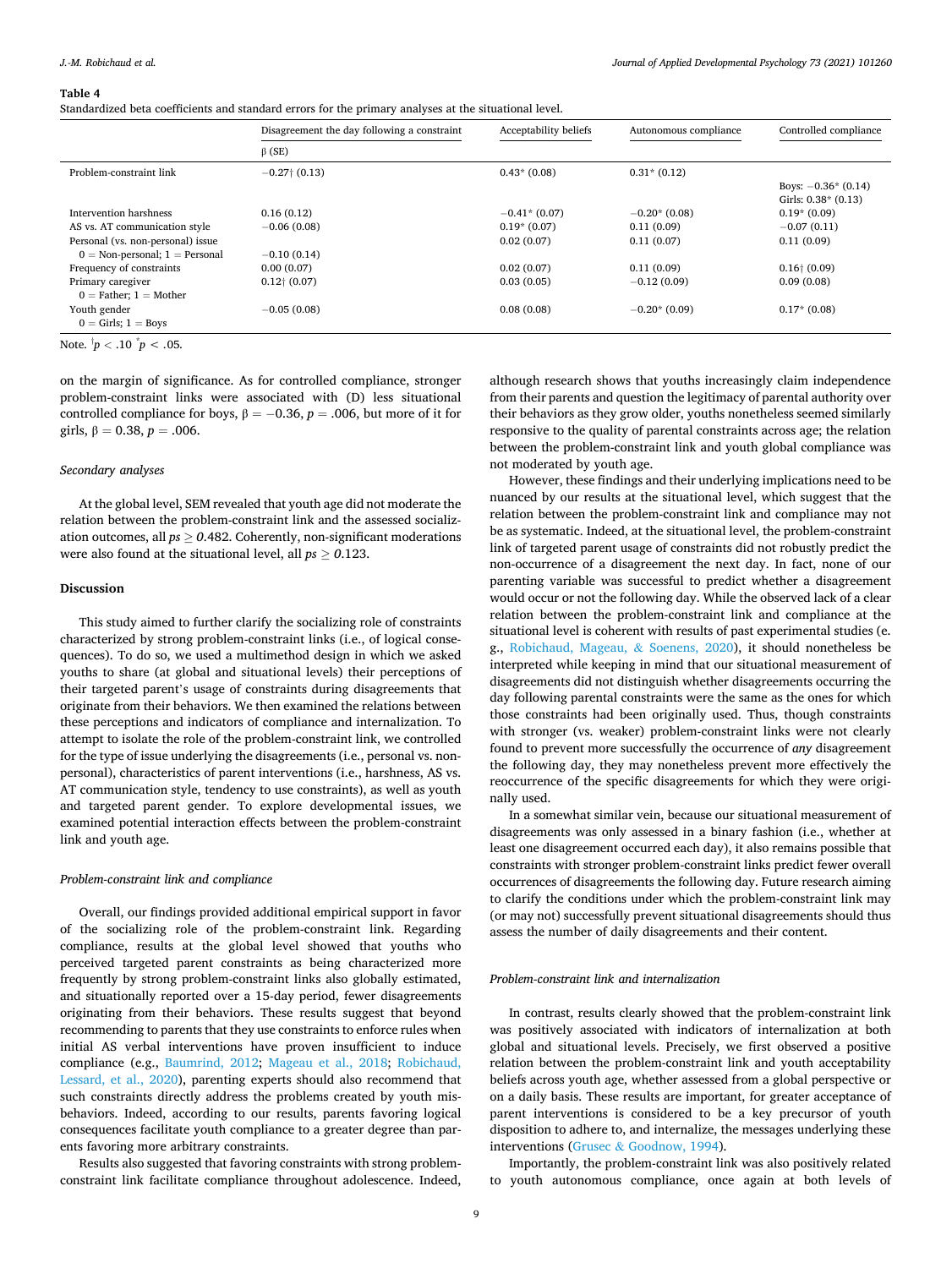## *J.-M. Robichaud et al.*

generality. Furthermore, and in contrast with past studies, this relation was observed for youth of all ages (rather than only for those below 16), suggesting that older youth autonomous reasons to comply also vary according to the problem-constraint link in real-life settings. This constitutes a strong indication of logical consequences' internalizationfostering potential, for autonomous compliance with rules implies personal valuation of these rules and adherence to their underlying values ([Soenens et al., 2009\)](#page-11-0).

Different explanations for the positive relation between logical consequences and these two internalization indicators may be offered. One potential explanation is that logical consequences' logical link with transgression-induced problems facilitate youth experience and understanding of the broken-rule's importance, such that they may accept and internalize rules more easily. Another explanation stems from the observed association between the problem-constraint link and parent AS vs. AT communication style. According to SDT, the success of youth internalization process is a direct function of the extent to which youth need for autonomy is satisfied rather than thwarted during socialization encounters. Because logical consequences may (1) facilitate youth *active participation* in solving transgression-induced problems, (2) offer *experiential information* on the rule's importance, and (3) be applied *empathically*, they seem to contain key AS ingredients that could account for their positive relation with internalization outcomes. The fact that (1) parents who were rated as more autonomy supportive by their youth were also perceived as favoring logical consequences, and that (2) the problem-constraint link and parental AS vs. AT communication style yielded similar positive associations with youth autonomous compliance at the global level suggest that logical consequences could foster youth autonomy in rule-breaking situations to a greater extent than more arbitrary constraints. To obtain further empirical support to this proposition, future research using longitudinal designs could test the extent to which parental logical consequences enhance youth perceptions of autonomy and in turn predict positive socialization changes.

With regards to controlled compliance, results were equivocal. At the global level, we found no evidence of a direct relation between the problem-constraint link and youth controlled compliance. This finding is in line with results of past studies, thereby further supporting the idea that levels of controlled compliance in response to constraints are determined by other factors than the problem-constraint link. At the situational level, however, we found an unexpected interaction between gender and the problem-constraint link. Specifically, while the problemconstraint link strength was similarly associated with more autonomous reasons to comply across gender, it predicted less controlled reasons to comply for boys and more of it for girls. Given the absence of any other interaction effect between gender and the problem-constraint link in this study and in previous ones, this result should be interpreted with caution. Indeed, rather than reflecting an actual gender difference, the observed interaction may be the by-product of another mechanism at play. For instance, girls may have received constraints somewhat more often than boys over the 15-day period, which may have emphasized the controlling aspect of constraints for the former regardless of the problem-constraint link.

# *A two-step procedure to properly identify and apply logical consequences*

In sum, our results suggest that the previously observed advantages of constraints with strong problem-constraint links are at least as much apparent in real-life settings than in hypothetical ones, and as such call for parent preferential usage of logical consequences. For parents to properly apply logical consequences (and for experts to teach parents how to do so), we recommend following a two-step procedure. First, the problem created by youth misbehavior needs to be identified. This first step is crucial, for similar behaviors may create different problems according to situational factors and parent personal values. For instance, provided that youths leave their possessions in common areas of the family home, one potential problem associated with such behavior could

be the untidiness it creates for the other family members. Another problem could be the negative family image it may offer to guests. Once the problem is identified, parents may then, as a second step, choose a constraint that require youths to actively solve the problem created by their misbehavior (e.g., putting away their left possessions prior to doing any other activity or prior to guests arriving; apologizing to siblings or guests for the untidiness) or to ensure that the problem does not reoccur (e.g., certain possessions could be confined to more remote areas of the home until youths have made it clear that they do not intend to leave them in common areas when this creates a problem).

In light of the parenting documentation on the importance of autonomy support, we recommend that parents (1) only use constraints as a last resort (and especially so if youths perceive the issue underlying the parent-youth disagreement as personal; Robichaud & [Mageau, 2020](#page-11-0)). Provided that parents use a constraint, we recommend that they (2) favor those that show the most consideration for youth perspective while successfully addressing the problem identified in step 1 [\(Jousse](#page-11-0)[met et al., 2008; Mageau et al., 2015\)](#page-11-0).

# *The socializing role of covariates*

Our results also offered noteworthy, albeit non-novel, information on the socializing role of covariates (see [Tables 3 and 4](#page-7-0)). First, they revealed that, while controlling for the problem-constraint link and the other covariates, youth global and situational reports of parent intervention harshness were negatively related to all socialization outcomes. Thus, in addition to highlighting the relevance of favoring logical consequences during disagreements originating from youth behaviors, our results reiterated the importance of minimizing the harshness level of parent interventions. From an SDT perspective, harsh parental interventions should be avoided as their overtly pressuring and controlling nature risks to severely thwart youth need for autonomy and hence impede their socialization process as well as their overall adjustment. Examining harshness and the problem-constraint linkage concomitantly also allowed to show their independent relations with socialization outcomes; these two characteristics did not interact to predict youth outcomes, nor did they correlate at the global level.

Second, including AS vs. AT communication style suggested that its relation to indicators of compliance could be explained by constraint characteristics. Indeed, while negative links between parent AS vs. AT communication style and youth reports of disagreements were found in preliminary analyses, these relations were no longer significant when controlling for the other covariates. Given (1) AS vs. AT communication style's relations with intervention harshness and the problem-constraint link, and (2) relations between indicators of compliance and the two latter parent intervention characteristics, one could hypothesize that the link between AS vs. AT communication style and compliance may, at least in part, reflect the tendency of parents with a more AS vs. AT communication style to also intervene less harshly and use constraints under the form of logical consequences. In contrast, AS vs. AT communication style remained significantly related to internalization outcomes at the global level even when controlling for other parenting factors, thereby reiterating the socialization value of showing consideration for youth autonomy.

Third, incorporating parent tendency to use constraints as a covariate enabled us to distinguish the socializing role of constraints in terms of quantity and quality. In line with SDT and research on attribution, which suggests that salient external causes for behaviors (e.g., constraints) may exacerbate controlled motivations (e.g., [Lepper, 1983\)](#page-11-0), the present results revealed a positive relation between parent global tendency to use constraints and youth global tendency to comply with parent rules for controlled reasons. This result underscores the importance of minimizing the frequency of constraints. Indeed, even if the problem-constraint link may increase the socialization value of constraints, the mere usage of constraints is nonetheless associated with heightened controlled (non-internalized) reasons to comply.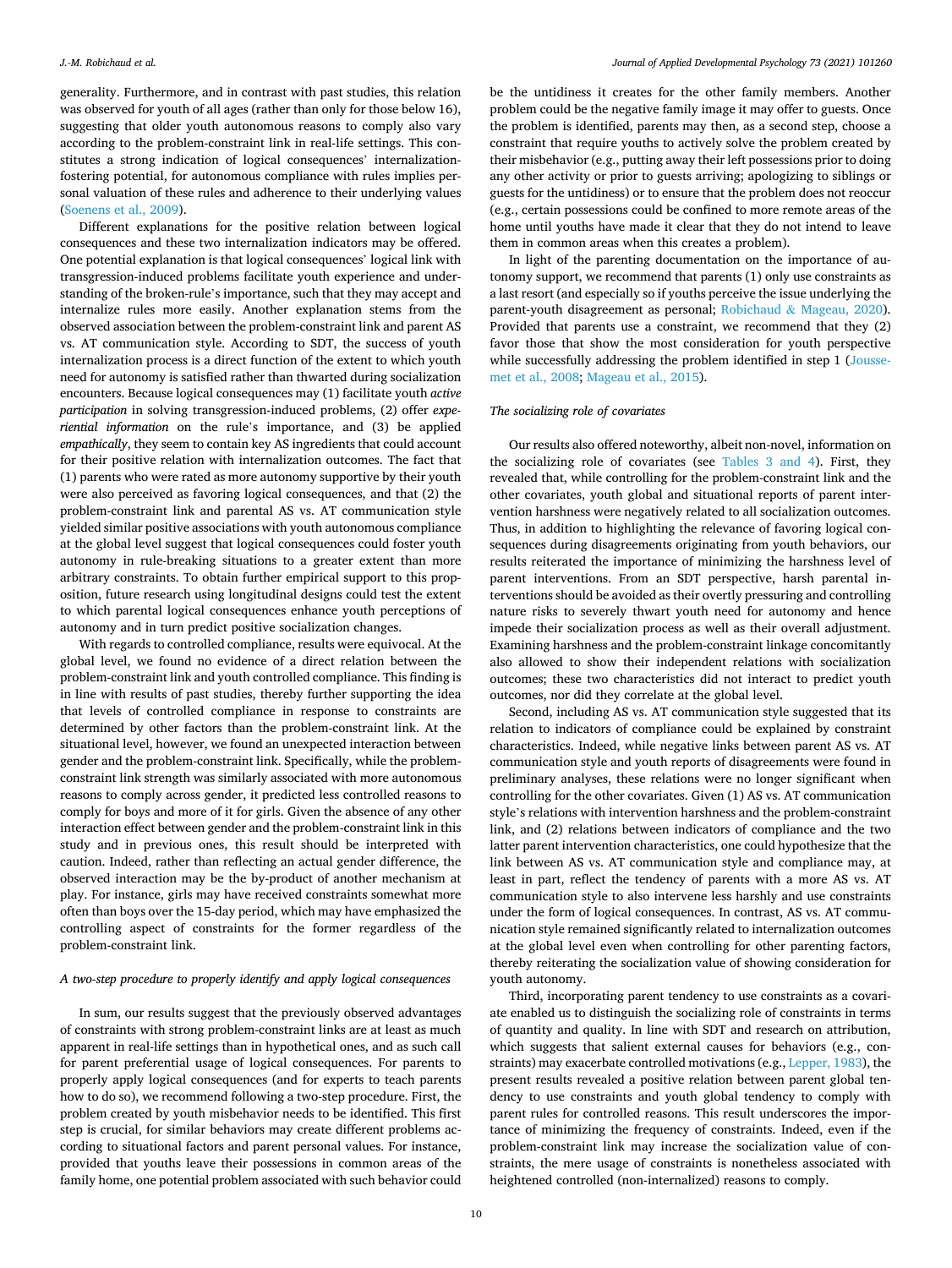# *Prevalence of disagreements and constraints*

Our results also offered interesting insights into the prevalence of parent-youth disagreements in families. Indeed, while the prevalence of disagreements differed between the two reports, both nonetheless suggest that parent-youth interactions are not characterized by extensive amounts of disagreements. In both reports, only a minority of youths reported having disagreements with their parents on a daily basis (i.e., between 6.70% and 30%), and roughly half reported having less than one disagreement per week (i.e., between 40% and 55%).

Examining correlations between disagreements and age also offered noteworthy insights. First, in contrast with past literature, our results revealed no significant change in the prevalence of disagreements across adolescence [\(Aquilino, 1997](#page-11-0)). One potential explanation for this divergent result stems from the rather broad question we used to operationalize disagreements, which may have comprised subtler disagreements whose frequency does not necessarily change with age. Future studies aiming to examine developmental changes in the frequency of parentyouth disagreements should differentiate disagreements' intensity levels to elucidate this possibility. Second, we found that older youths seemed to consider the issues underlying parent-youth disagreements as personal matters more often. This pattern of results is in line with writings anchored in Social Domain Theory suggesting that adolescents become more likely to view the issues underlying parent-youth disagreements as entailing personal matters as they grow older, notably because they increasingly negotiate and set narrower boundaries on the issues over which their parents may legitimately intervene [\(Smetana,](#page-11-0)  [2011\)](#page-11-0).

Finally, our results provided relevant information on the prevalence of constraints during disagreements. According to our descriptive statistics, youths globally estimate that targeted parents use constraints during disagreements "half of the time" and situationally report parent usage of constraints in about one fourth (27%) of parent-youth disagreements, suggesting that parents tend to resort to other strategies to address these situations. Correlations also suggested that constraints are less prevalent for older youths than for younger youths, thereby reflecting once again the idea that parental jurisdiction over adolescent behaviors tend to decrease throughout adolescence.

## *Strengths, limits and future research directions*

The validity of the discussed findings is enhanced by the following methodological strengths. First, we examined the role of the problemconstraint link in real-life settings and from two perspectives (i.e., global and situational), such that we could replicate and extend past findings across methodologies and levels of generality. Examining the problem-constraint link at a global level also provided evidence for a relation between the problem-constraint link and compliance, which had not been clearly observed in past experimental studies.

Second, we considered relevant covariates in our analyses. This helped specify the role of the problem-constraint link, in addition to providing relevant information on the socializing value of these predictors. Notably, we (1) distinguished the quality of parent constraints from their quantity, (2) observed the complementary socializing roles of harshness and the problem-constraint link, (3) demonstrated the independent relations between these two parent intervention characteristics, parent AS vs. AT communication style and socialization outcomes, and (4) showed that the role of the problem-constraint link seemed equivalent throughout adolescence.

Third, we anchored our study in a relevant theoretical framework (i. e., Self-Determination Theory), which offered a better understanding of the psychological processes potentially at play in the relation between constraints and socialization. Our present study's results revealed a positive relation between the problem-constraint link and parent AS vs. AT communication style, which is compatible with the proposition that logical consequences' underlying characteristics show consideration for

youth need for autonomy.

Fourth, our access to a diversified sample of youths (e.g., in terms of age, ethnicity and parental education) raised confidence in the generalizability of our findings across youths. Finally, youths were asked to choose their targeted parent, which enabled us to investigate potential differences across parent gender. Our findings rather suggest that the problem-constraint link plays a similar role across parent gender.

Although the diversity of our sample may contribute to the generalizability of our findings across youths, we could not ascertain the generalizability of our findings across informants however, for only youth perceptions were sought. This limitation would be important to address in future research. One way to address it would be to ask independent observers to code the problem-constraint linkage in anecdotes shared during parent-youth filmed discussions.

Another limit of our study relates to the small number of parent constraints reported over the 15-day period. Indeed, out of the 179 youths who completed the daily diaries, 42 (23.46%) reported the occurrence of a constraint during a disagreement, of which only 4 reported different degrees of problem-constraint linkage. While this represents valuable descriptive information on parent-youth disagreements, it limited the inferential information that could be drawn at the within-person level of analysis. Future studies could address this issue by increasing the number of daily diaries, increasing sample size and improving completion rates. This may be challenging however, as diary questionnaires tend to be taxing and attrition rates high (with most participants failing to provide answers on at least some days; [Ohly,](#page-11-0)  [Sonnentag, Niessen,](#page-11-0) & Zapf, 2010). In our study, youths completed 44.73% of the diaries. To improve this rate in future research, participants could be sent reminders to fill out the questionnaire through multiple media (i.e., text message and email) and offered the choice to complete the daily diaries on their cellphones.

To further clarify the socializing role of the problem-constraint link, future research could also use a real-life experimental design, where participants would be led to transgress a rule (e.g., by cheating on a task) and then receive a constraint weakly or strongly related to the problem created by that transgression. This would raise confidence in the idea that the causal effects of logical consequences translate in real-life settings. Moreover, this design would offer information on the extent to which the socializing advantages of the problem-constraint link emerge in other hierarchical relationships (i.e., experimenter – participant), thereby opening the door to examining the role of logical consequences in other settings (e.g., school).

# **Conclusion**

In sum, research suggests that the socialization value of parent-youth disagreements is intimately tied to the quality of the strategies parents adopt during these interactions. According to Self-Determination Theory, the more parents adopt strategies that enhance youth autonomy, the more they facilitate youth socialization process. While past studies highlighted the potential advantages of parental constraints characterized by strong (vs. weak) problem-constraint links on youth autonomy and socialization process, research had yet to examine the role of such logical consequences in real-life settings. This multimethod study made a step in this direction and showed that parental actual usage of logical consequences was positively associated with youth compliance and internalization as well as with a more AS vs. AT communication style. Future research is now needed to test the causal role of logical consequences in real-life settings across informants and hierarchical relationships as well as their underlying psychological mechanisms.

# **Acknowledgements**

The *Fond de recherche du Québec – Société et culture* (FRQSC) and the Social Sciences and Humanities Research Council of Canada (SSHRC) funded and facilitated this research through a grant to the third author